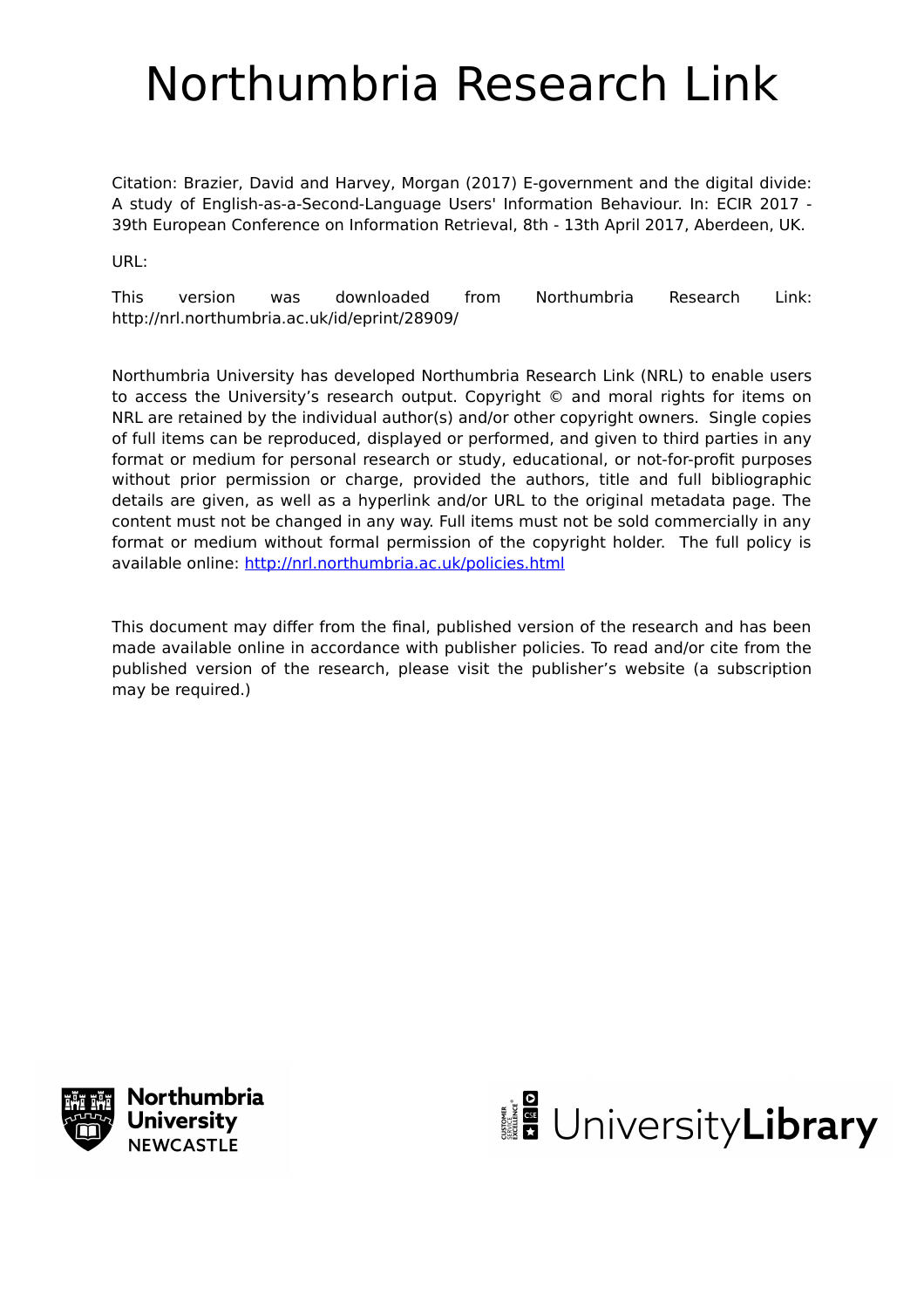## E-government and the Digital Divide: A study of English-as-a-Second-Language Users' Information Behaviour

David Brazier and Morgan Harvey

Northumbria University, Newcastle upon Tyne, UK {d.brazier, morgan.harvey}@northumbria.ac.uk

## 1 Abstract

Internet-based technologies are increasingly used by organisations and governments to offer services to consumers and the public in a quick and efficient manner, removing the need for face-to-face conversations and human advisors. Despite their obvious benefits for most users, these online systems may present barriers of access to certain groups in society which may lead to information poverty.

In this study we consider the information behaviour of ten ESL (English as a Second Language) participants as they conduct four search tasks designed to reflect actual information seeking situations. Our results suggest that, despite a perception that they have a good understanding of English, they often choose documents that are only partially or tangentially relevant. There were significant differences in the behaviour of participants given their perceived confidence in using English to perform search tasks. Those who were confident took riskier strategies and were less thorough, leading to them bookmarking a larger proportion of non-relevant documents. The results of this work have potentially profound repercussions for how e-government services are provided and how second-language speakers are assisted in their use of these.

## 2 Introduction

The rise of Internet-based technologies has transformed the ways in which society interacts with and utilises information. The proliferation of electronic services (e-services) in the wake of this has provided companies and users with 24 hour access to a wide array of useful facilities. Although somewhat behind the consumer market, governments are slowly embracing this change, as seen by the UK government's 'digital by default' initiative, where a number of public services have been digitised and moved online [7].

The average user, who has access to the Internet via a plethora of technologies, and views it as an everyday tool, could and should see these changes as no great burden. For those in society, however, who are not aware of the existence of these changes; accepting or comfortable of the changes; or adept in the use of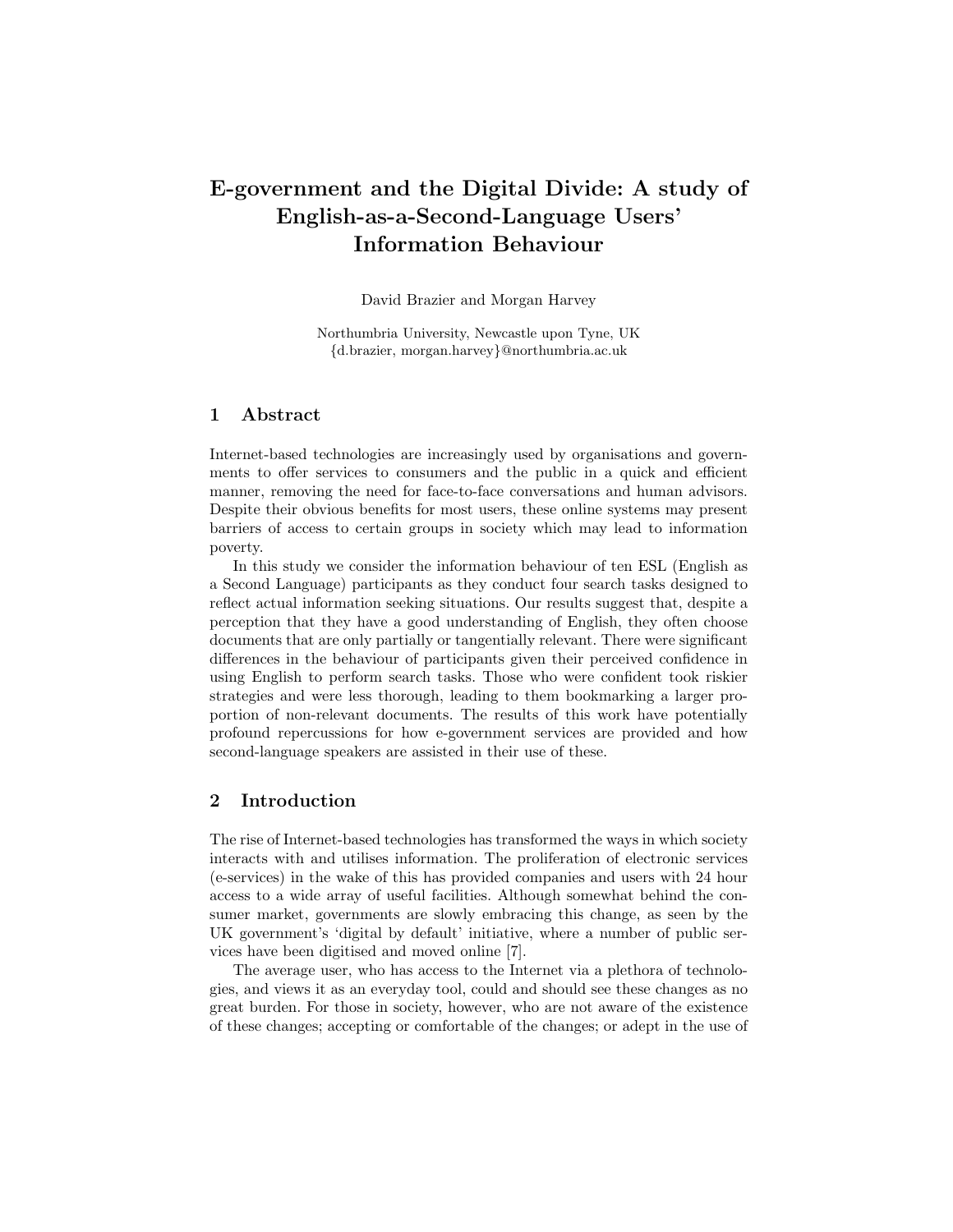such technologies this raises concerns around the barriers that may be erected and the risk this poses of segregating service users, especially those in vulnerable groups [8].

One such group, and the focus of this paper, are those who use English as a second language (ESL). Searching for information when you don't know the subject, the technical terminology or where to look are just some of the challenges that we can face in our day to day lives. However, consider the same challenges but when the user is in a unfamiliar culture or setting; has an incomplete grasp of the language, where even the slightest variations in meaning can significantly change search results; and may lack the awareness and experience of the reliability of sources being sought after and used.

There are many scenarios in which people may rely on face-to-face encounters with staff or the knowledge and experience of their friends, family or community members when their own was lacking. However, in instances where these social groups may not be attainable or their knowledge and experience is also deficient can have dire repercussions for those members of society who already face significant barriers [12]. In an effort to address these concerns the UK government are currently running both standard services (face-to-face, postal and over the telephone) and digital services simultaneously but it is not inconceivable that standard services will (eventually) be phased out.

Before such an eventuality, all attempts must be made to try and to facilitate those most at risk of being segregated and to understand any issues they may have in accessing and using these services. It is with this in mind that this paper seeks to identify the current information seeking behaviours of ESL users when performing e-government-related tasks, and to ascertain where and why issues arise during this process, in an effort to aid that facilitation.

## 3 Related Work

Recent research has considered the problems encountered by certain user groups when faced with the need to access and understand important sources of information. In a study of refugees trying to access e-government services, Lloyd et al. [12] found that the information poverty they experience was a product of the social exclusion of the participants as a result of barriers e-services can erect. Such information poverty can lead to "limited support networks, [an] inability to access the labour market, alienation from society and poorer educational outcomes" [15]. The study suggested that many issues stem from the fact that the community receiving the refugees has pre-existing assumptions about how information is best disseminated, assumptions which may not hold true for the refugees themselves.

A number of studies have looked at multilingual IR, with a rising number of studies investigating the information seeking behaviour of users in relation to language proficiency, notably when English is the foreign language [2, 3, 13]. Research by [2] focused on web content (or lack thereof) in the user's native language and the impact it had on user satisfaction through cognitive load.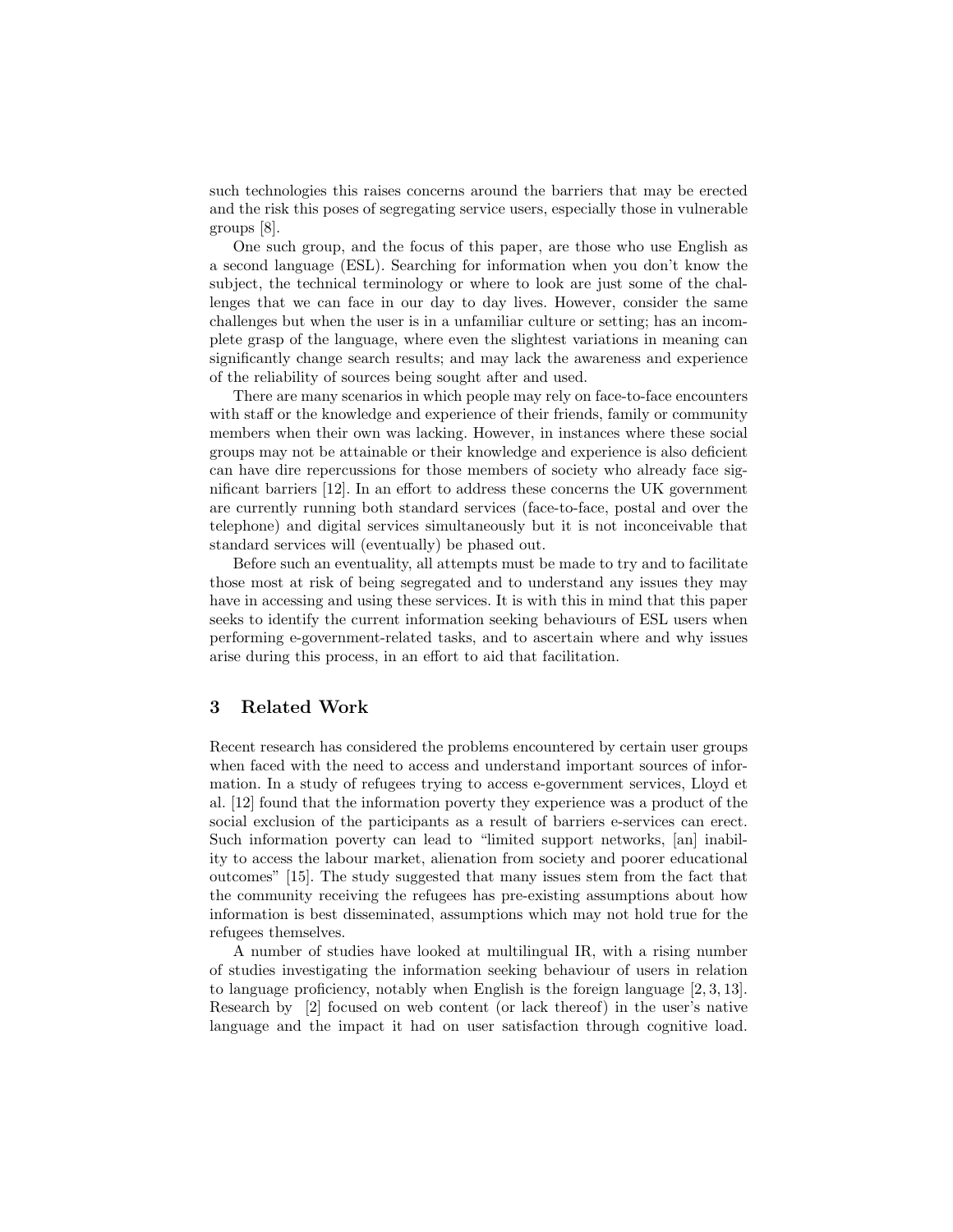They also discussed the need for context (e.g. domain knowledge of the user group) when considering information quality and multilingualism. In related findings, Marlow et al. [13] showed that the perceived and actual difficulty of tasks increased as familiarity with the second language decreased.

The IT literacy and abilities of the user are important factors when it comes to searching in a foreign language [5]. When compared to searching in their native tongue, users required significantly more time, submitted more query reformulations and viewed/assessed a greater number of websites. Those with only an intermediate grasp of the foreign language struggled with query reformulation, although they did not find identification of relevant results quite so difficult.

In contrast to this, Bogers et al. [3] focused on the differences in behaviour between native and non-native English speakers when searching for books. Although the study found non-natives spent more time on task than native speakers, it revealed very little difference between the two groups in relation to the number of queries, query length, depth of results inspection or books added to the bookbag. They surmised this could be as a result of their users' experience in searching for books in English and having acceptable foreign language skills.

Jozsa et al. [10] considered the differences between native language and foreign language information seeking tasks. From the study they identified two different search strategies: superficial/cursory and in-depth, with little difference in performance when applying an in-depth strategy in both languages. Alternatively, it was found the superficial strategy in a foreign language performed much worse than in the native language. One explanation being that foreign language users, who may not be as familiar with nuances in the language, may miss signs of such subtle markers when not thoroughly analysing a document and thus may gather a lower quality result set.

Extant research in the field goes some way to disclosing the search behaviours of multilingual searchers but focuses predominately on "why" rather than "how" they search and how well they perform [14]. It is with this in mind that this paper looks to identify the ways in which second language users approach a number of important search tasks, the problems they face in doing so and which factors impact on these behaviours.

## 4 Methodology

To investigate the behaviour of (and ascertain the performance of) secondlanguage speakers of English we required a number of contextually-relevant search tasks; the kinds that such users might need to conduct in a foreign country. Identification of the types of services ESL users would use was made by involving 7 international PhD students at a UK university, 6 of whom also took part in the study described in this work, in a pilot study. The students were recruited and tasked with identifying: what a government service entailed; which would be deemed most useful (to the group); and the information needs, information sources and skills that would be required to successfully utilise the e-service. From this information, four search tasks were designed to reflect re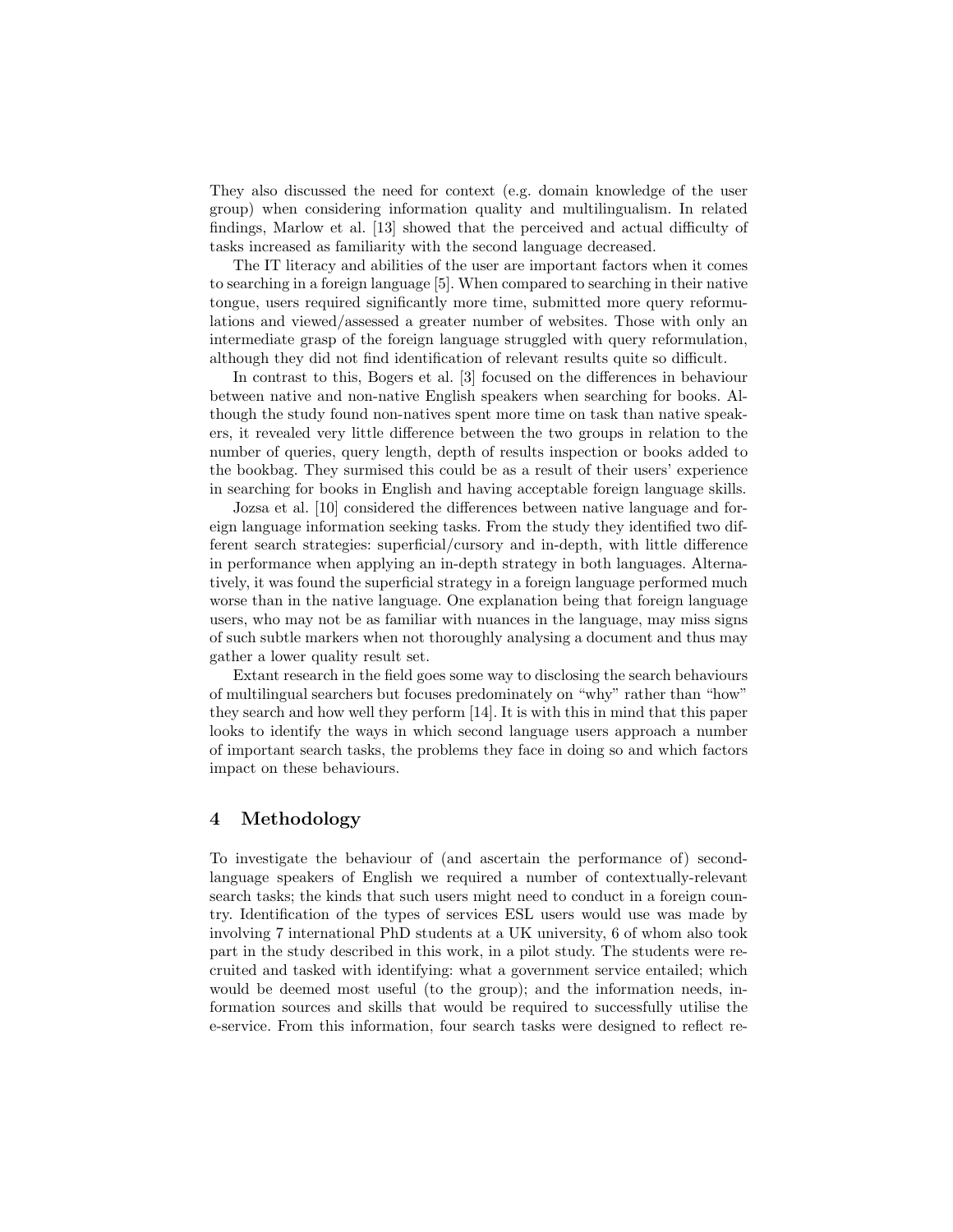alistic information seeking situations in an attempt to be relevant and a more interesting search experience for the participants [6]. The tasks in full are:

- 1. Your friend from Peru and their family (2 members) are coming to visit you for 6 months while you are in the UK. Develop a list of instructions to help them apply for the necessary visas.
- 2. A family member is coming to the UK to live and wants information on housing. They have heard there are a number of options and have asked you for advice. Identify the options available to them and recommend which they should choose. Give reasons to support your recommendation.
- 3. Your friend just got back from a trip abroad and suddenly developed a high fever. A dry cough, chills, and breathing difficulties soon followed. What could they have? They have no insurance and have asked your advice on what to do. Provide them with recommended actions.
- 4. Your elderly neighbours have heard about the UK government's 'digital by default' initiative and are concerned about whether this will affect them and their friends at the local community centre. They have asked you to find out more about it. Use your best judgement to highlight what would impact them with reasons for your choices.

All 4 tasks were assessed by the participants as being relevant or partially relevant to them with task 1 receiving the highest average relevance score and task 4 the lowest.

#### 4.1 Procedure

Use of log data is common in IR studies but is limited when establishing context in the use of the search facility [1]. Therefore, in this study we take a mixed methods approach [5], utilising recorded observation to gather a rich data set of user searching strategies. Although perhaps viewed as being a poorer method than that of direct observation [9], it was preferred due to a desire to obtain both anecdotal and self-reported assessment of behaviour as well as query log information from the sessions. To further complement this data a semi-structured discussion was conducted post study with thematic analysis used to help explore participant experience and their search patterns.

Each session followed the same process of each participant filling in a demographic questionnaire which collected information on their area of study; age; gender; nationality; language $(s)$  spoken and proficiency; IT use; search engine use in English and their native tongue; search engine competency and preference and their own awareness of existing UK governmental services.

Each task was allotted ten minutes for completion with up to five minutes for the participants to read the task and complete the pre- and post-questionnaires. This allowed for no more than one hour in total. Tasks were distributed to participants using a Latin square design to account for task fatigue and potential learning effects [11]. Prior to beginning each task, participants were asked to fill in a pre-task questionnaire [6] (see Table 1) to gauge their domain knowledge,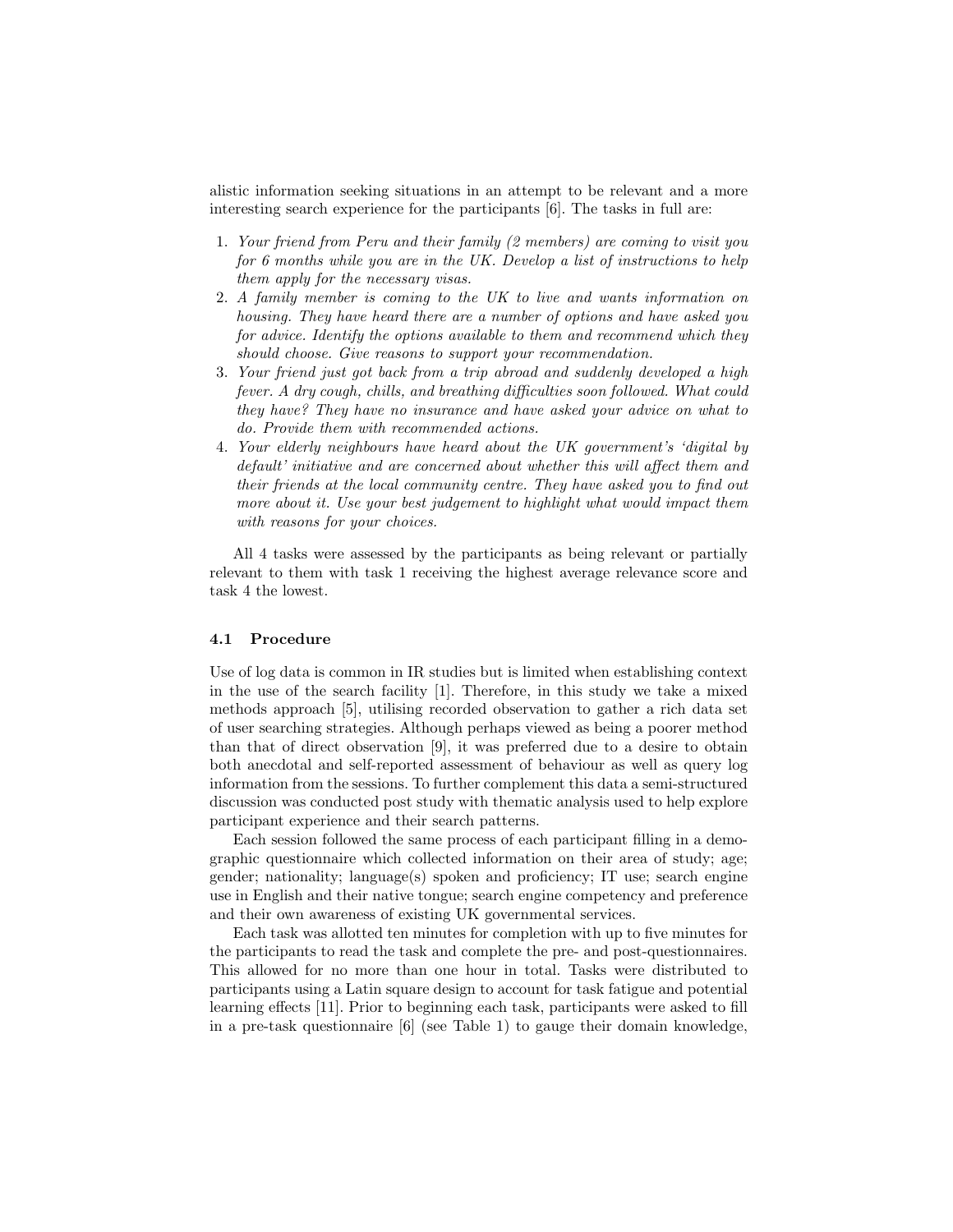| $ Q1 I$ have searched about this topic before                    |  |  |
|------------------------------------------------------------------|--|--|
| $\sqrt{Q^2}$ know about this topic                               |  |  |
| $Q3$ <sup>I</sup> am interested in this topic                    |  |  |
| $ Q4 $ It will be difficult to find information about this topic |  |  |

Table 1. Pre-task questions.

interest in the topic and the perceived difficulty of the task using a five-point Likert scale where 1 is "Not at all" and 5 is "Very".

The participants were asked to read the description of each task and search for relevant documents/sources, bookmarking any website deemed relevant as they went. At the end of each task the participant was also required to complete a post-task questionnaire (again on a 5-point Likert scale), examples of which can be seen in Table 2.

|                                               | Q3 The task was relevant to me                                                                                                                                                    |  |  |  |
|-----------------------------------------------|-----------------------------------------------------------------------------------------------------------------------------------------------------------------------------------|--|--|--|
|                                               | $Q6$ I performed the task to the best of my ability                                                                                                                               |  |  |  |
|                                               | $Q7$ I found the task difficult                                                                                                                                                   |  |  |  |
|                                               | $Q8$ I'm confident the content I found satisfied the task                                                                                                                         |  |  |  |
|                                               | $ Q10 $ I'm confident I identified relevant websites                                                                                                                              |  |  |  |
|                                               | $[Q11]$ I'm confident in my ability to read the website content<br>$\lbrack \mathcal{Q}12 \rbrack$ am confident in my ability to understand the content of the websites I visited |  |  |  |
|                                               |                                                                                                                                                                                   |  |  |  |
| <b>Table 2.</b> Selected post-task questions. |                                                                                                                                                                                   |  |  |  |

## 4.2 Participants

Participants for the study were sought via university mailing lists, paper adverts and face to face enquiry by the researcher, with the stipulation that contribution was voluntary. Face to face enquiry was the most successful with 70% recruited by this method.

The 10 study participants were all international PhD students from a large UK university who spoke ESL with 80% at a fluent level and 20% competent. All participants were from different countries across Europe (20%), Asia (70%) and Africa (10%) with a total of 11 languages spoken natively, and 15 languages in total up to a competent level. 40% of the participants were female with an average age of 31 ( $SD = 3.56$ ) and 60% were male with an average age of 31.5  $(SD = 3.33)$ . Each was remunerated for their participation with a £10 Amazon voucher.

#### 4.3 The Study

Morae Recorder was used to capture each participant's search session (as well as each post-study discussion) including audio and video, with four laptops avail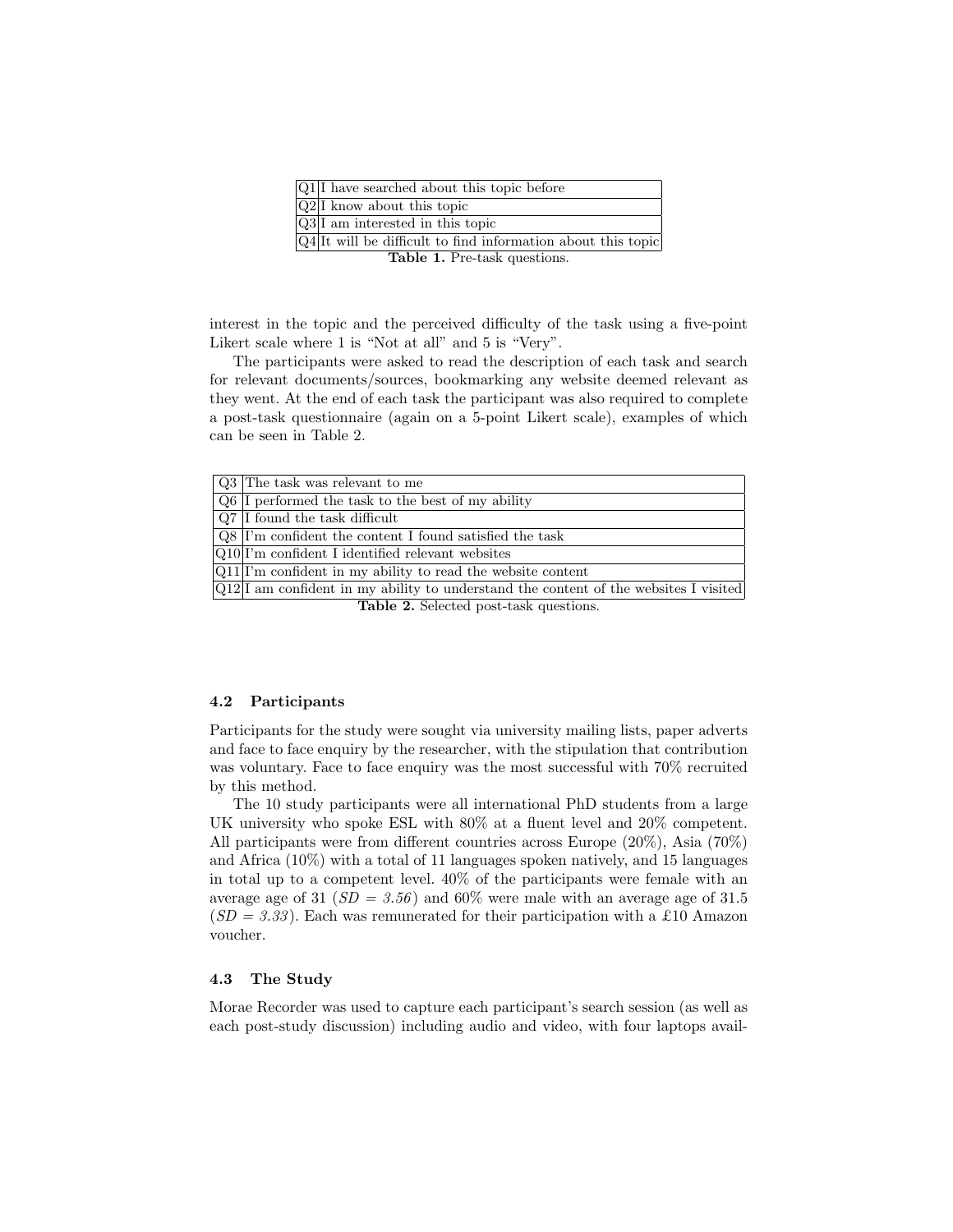able per session resulting in the maximum number of four participants per session. As a result there were a total of three sessions with two sessions of three students and one of four as dictated by participant and technical equipment availability. Using the Chrome browser, each participant was asked to use the Google Search Engine to start each task but were not limited to the search results page. Google Search was chosen over alternatives as it was the only search engine selected as being used by all participants, with the next best being Bing (20% of participants) and four other instances of an alternative search engine.

#### 4.4 Measures and Metrics

Using Morae Manager each recorded session was manually tagged in order to establish several measures and metrics. Total task time was systematically logged when users clicked start task and end task; number of queries was the total number of times queries were submitted by participants or they clicked on a Google-related search link; length of query is the total number of terms per query; number of assisted terms are the number of query terms entered through the assistance functionality; length of time querying is the time from when they click on the search field up to the time they submit the query; time on the Search Engine Results Page (SERP) is calculated from when the SERP page is loaded to when the participant navigates away, either by SERP click or switching tab; link position is dependent on the listing number of the SERP link clicked assuming there are 10 links per SERP page; times bookmarked are the total number of documents bookmarked during that click-through session; The number of times in-site search and in-site link click are the total number per click-through session and the observational notes were key observations about participant search behaviour and are used to back up the quantitative nature of the log data.

To determine the relevance of the bookmarks logged by the participants, all bookmarks were assessed by two native English-speaking IR researchers [10] using a voting strategy and given scores between 1 and 4, where 1 is not relevant, 2 is tangentially relevant, 3 is partially relevant and 4 is totally relevant. Any bookmarks not assigned the same score by the two assessors in the first round were discussed and a single score was agreed, although this only occurred for a very small number of cases. To assess the classification of queries and reformulations, definitions after Chu at al. [5] were used and determined by the same researchers.

## 5 Results

In total participants bookmarked 267 pages, with an approximately equal split between governmental and non-governmental resources. Only 60.7% of the bookmarked pages were either partially or totally relevant, with 30.7% tangentially relevant and 8.5% non-relevant and there were no significant differences between the median number of bookmarks per task with each task receiving 8 or 9 per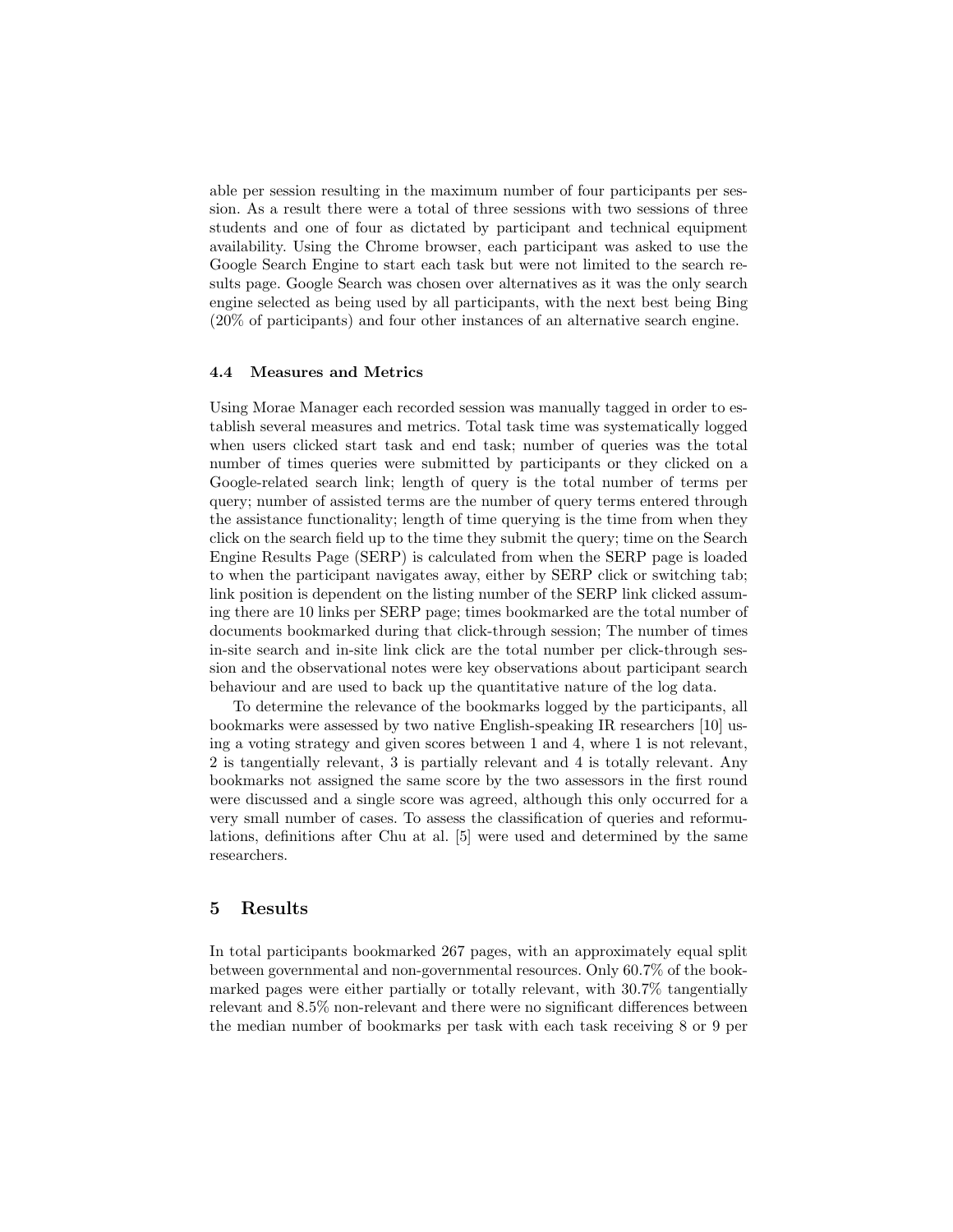participant on average. Surprisingly, there was little difference in terms of relevance between governmental and non-governmental resources. This was mostly due to some participants bookmarking internal policy documents or documents discussing best practices for civil servant software engineers which were deemed to be only tangentially relevant and unlikely to be of help in the given contexts.

Performance There was considerable variation in performance by different users with the bookmarks of five participants being only relevant in 50% or less of cases. There was also variation in the numbers of pages bookmarked; one participant only bookmarked 3 per task on average with the majority bookmarking 5 or more. Participant F acknowledged their limited bookmarks for the third task as in a real scenario they would not risk the health of another by selfdiagnosing, and would instead only refer that person to a health professional in the first instance.

When viewing performance by task, the performance of participants was higher during task 1 as was the number of in-site links they clicked (Table 3). In post discussion it was noted that for those participants who found the visa section of the gov.uk website, which utilises a wizard to guide users, the process was simplified and informative and was the cause for the increased number of insite clicks and performance. They also noted this facility had language selection, although no participant used an alternative language to English. This is found to confirm the notion that lower cognitive effort of the search option (in this case the wizard) can directly affect the preference of said search option [2]. It also highlights the point regarding the language of the in-site links' diminishing the multilinguality of the web. In this case when users were provided the option of other languages, they still preferred links in English.

Further insights into users predicted performance and their actual performance in this study were also documented in another paper [4].

|                | Task Average Precision In-site link clicks |      |
|----------------|--------------------------------------------|------|
|                | 0.91                                       | 2.37 |
| $\overline{2}$ | 0.70                                       | 0.46 |
| 3              | 0.54                                       | 0.24 |
|                | 0.38                                       | 0.37 |

Table 3. Table of performance by task and use of in-site link clicks.

Language proficiency The level of English proficiency was self-assessed [13] with 80% of the participants declaring themselves fluent and 20% competent with all participants using IT daily and formulating queries (on search engines) in English daily (90%) or a few times a week (10%). Half of the participants had used UK government e-services previously, 30% hadn't and 20% were unsure what was meant by the term. When judging their own abilities in formulating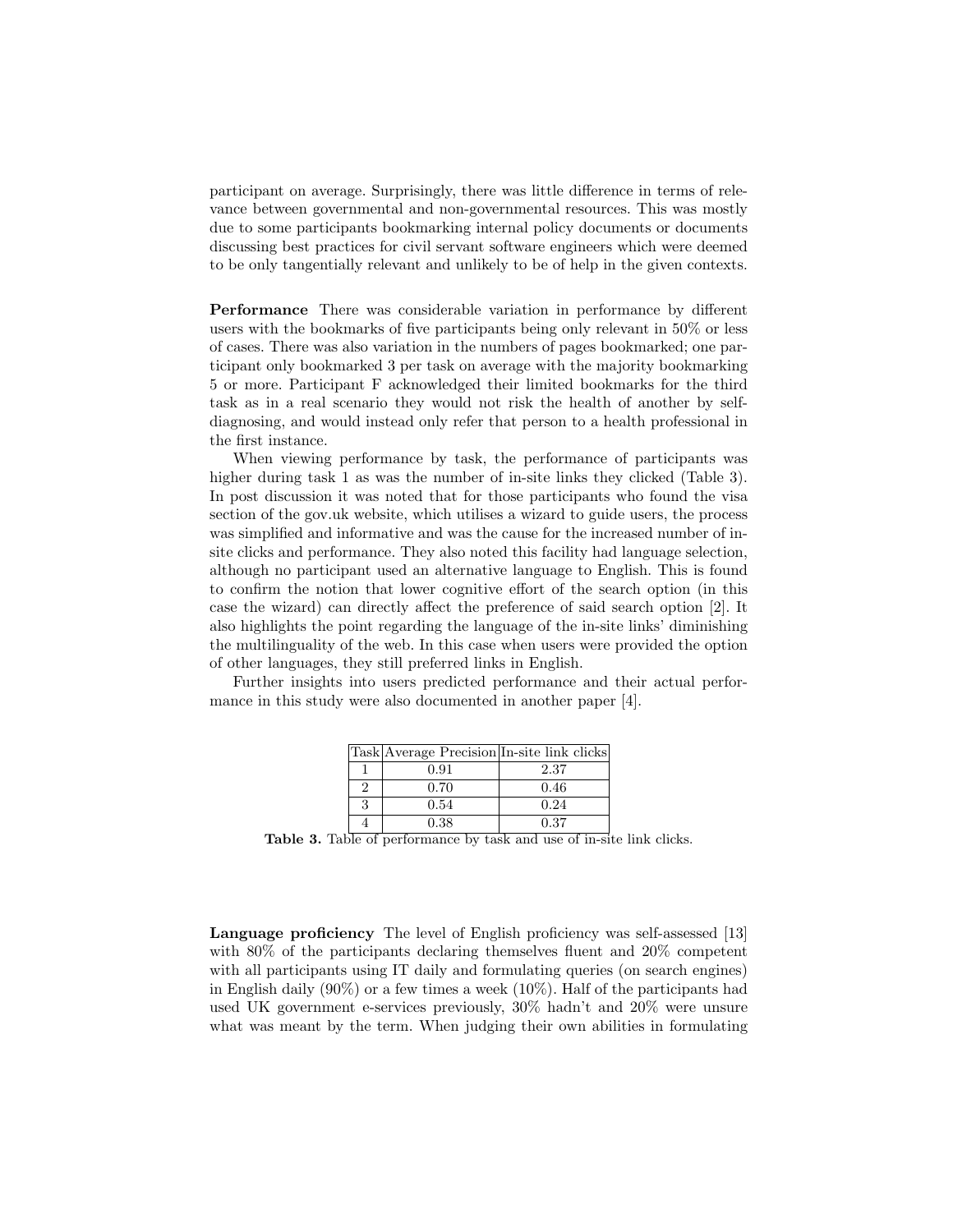queries in English, identifying relevant search results and information on websites (all important skills for these tasks) five participants said they were "very confident" with the remaining five stating that they were less confident. Participants A and F were particularly lacking in confidence when it came to these abilities. It is worth noting that despite Participant F's low confidence, their self-assessed proficiency in the English Language was fluent. We will refer to the most confident group as "confident" and the other group as "unconfident" throughout the paper.

#### 5.1 Reading times

There was a considerable difference in reading times between participants, as shown in Table 4, which may be partially explained by the search strategies employed. Participant C in particular had a unique strategy for searching: in two tasks (2 and 4) they entered a URL directly (gov.uk in both instances), bypassing the search engine and using the in-site search functions and clickthrough to navigate the sites across only one tab. While in the other tasks (1 and 3) they only entered 1 query and again navigated through the use of in-site search and in-site click-through. This has direct influence on the amount of time spent on the SERP as well as the total time on documents, as seen in Table 4.

|               |      | UserID Average Precision Time On Documents |
|---------------|------|--------------------------------------------|
| А             | 0.74 | 48.19                                      |
| В             | 0.69 | 42.26                                      |
| $\mathcal{C}$ | 0.50 | 291.00                                     |
| D             | 0.50 | 29.27                                      |
| E             | 0.57 | 18.11                                      |
| F             | 0.41 | 24.12                                      |
| G             | 0.83 | 75.32                                      |
| H             | 0.92 | 85.83                                      |
|               | 0.65 | 62.32                                      |
| J.            | 0.49 | 35.13                                      |

Table 4. Table of Time on documents vs. average precision of tasks.

One might expect the amount of time needed to read documents to be inversely correlated with the reader's proficiency in finding relevant information in texts. Comparing the time spent reading documents by participants in the confident group with those in the unconfident one, we find that the former spent significantly less time (Wilcoxon signed rank test;  $p = 0.005$ ; diff. between me $diam = 24.5$ s). It is interesting that, once participant C is removed as an outlier, the time spent reading documents significantly predicts performance ( $p = 0.001$ , R-squared  $= 0.754$ ) - for each additional second spent reading documents, the expected performance (in terms of precision) increases by 0.012. This suggests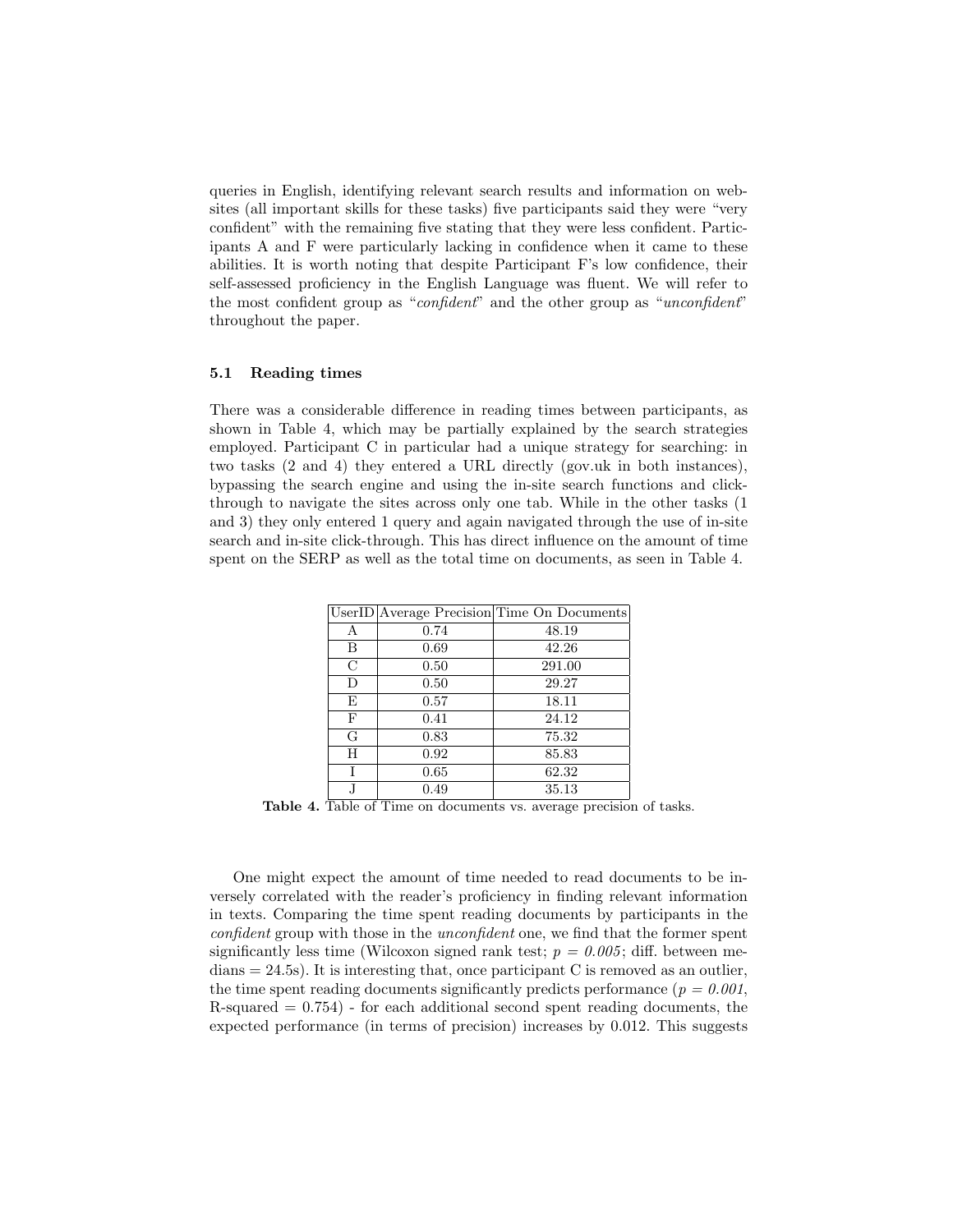that when participants actually spent more time assessing the documents they were reading, they were able to more reliably assess relevance.

The strategy employed by participant F, who noted post study that they spent little time reading the documents in an attempt to try and get as many bookmarks, does little for success in the task. The findings of this superficial/cursory strategy would appear to support Jozsa et al [10] but is contradicted by the findings of Rosza et al. [14] where users recommended skimming documents and employing the strategy of using the 'find' shortcut (ctr  $+$  F) to quickly find keywords on documents. From this perspective this study again supports Jozsa et al. as there was a distinct lack of use of the 'find' shortcut with only participant E utilising this function.

#### 5.2 Confidence and Querying

It has already been noted that there is a difference in the reading time of documents amongst the participants - when grouped by confidence the *unconfident* spent significantly more time reading documents than the *confident*. This group also submitted significantly fewer queries ( $p = 0.033$ ; diff. between medians = 2) which appears to contradict the study by Bogers et al. [3] which found nonnative speakers to query much more. The lack of confidence also appears to effect query formulation time as well as the time spent reviewing SERPs with the unconfident taking significantly longer to submit a query ( $p = 0.0025$ ; diff. = 4.5s) and spending significantly longer on SERPs (p  $ll$  0.01; diff. = 9.5s), supporting the findings of Chu et al. [5].

Surprisingly the unconfident were found to use assistive functionality no more than the confident, but this was not significant. Although assistive functionality is discussed [14] and the participants recommended using Google suggestions to mitigate spelling mistakes, there is little in the literature on actual usage or lack thereof, and whether this is common among ESL communities. In our own study there were only nine instances of submitted terms with spelling mistakes by six users across tasks two, three and four. Such a small number was also noted by by Chu et al. [5] and may be explained by the fact that the unconfident submit shorter queries, a behaviour also noted in other studies [14, 3].

The *confident* group had more failed queries (i.e. those with 0 clicks), perhaps suggesting they have the confidence to reject a query by assessing that results are poor. On a per-topic basis the confident users submitted an average of 1.6 failed queries, while the unconfident group only submitted 0.8. The confident group also tended to look deeper into the results lists than the other group - on average the two groups stopped clicking at rank positions 8 and 5 respectively.

## 5.3 Query Classification

We classified queries based on the definitions of Chu et al. [5] compared against the previously submitted query. "New Query"  $(1)$  = no terms in common. "Generalisation" (2) = same query, at least one term fewer. "Specialisation" (3)' = same query, at least one term more. "Reformulation"  $(4) =$  at least one term in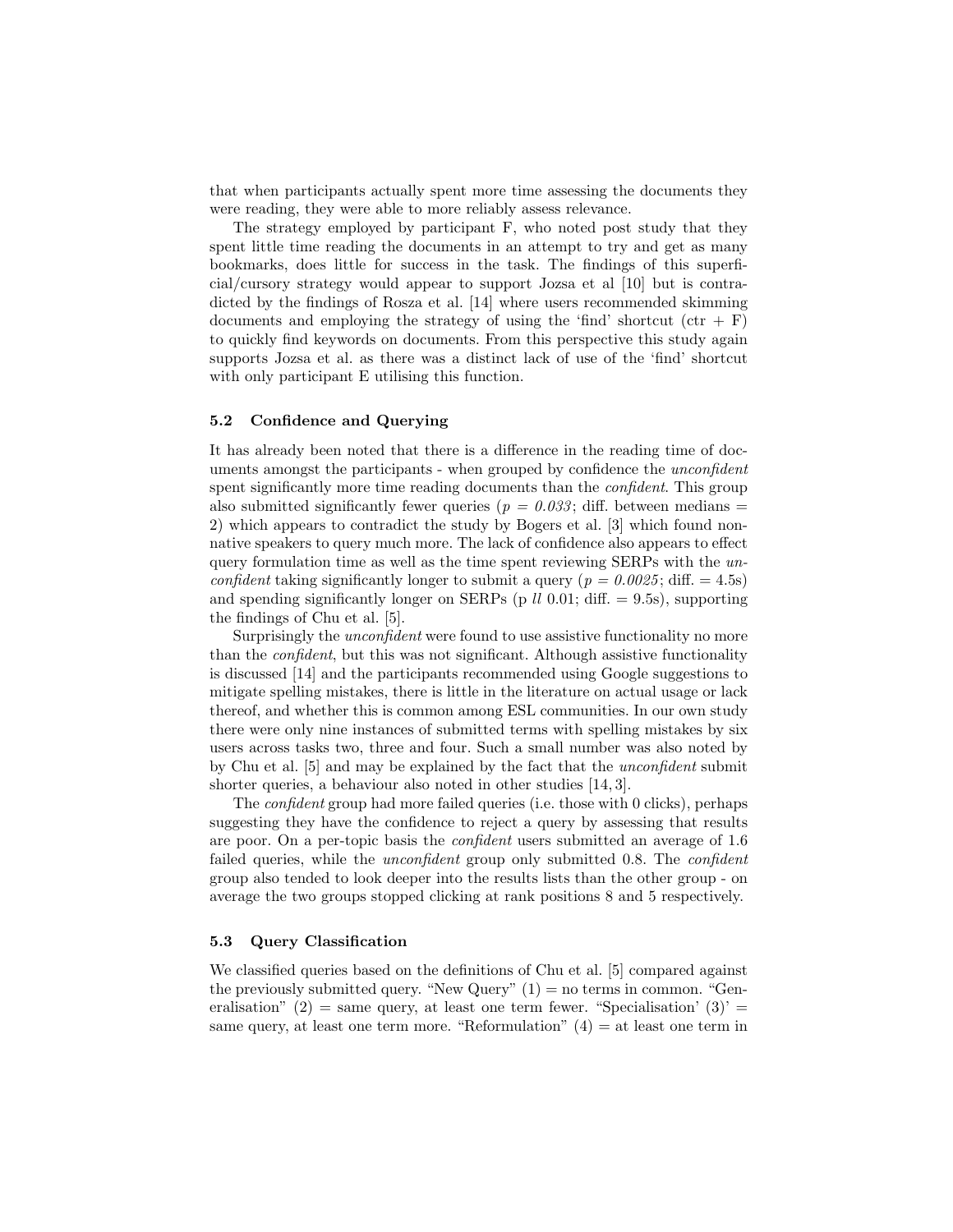common and at least one term changed. "Synonym" (5) same as (4) but changed term is a synonym. "Content Change" (6) = same query but different content i.e changing from "Web" to "News".



Fig. 1. Query classes by group.

Although not significant, there were differences in the distribution of queries submitted by those in the *confident* and *unconfident* groups over the query classes (as shown in Figure 1). Confident searchers used more "reformulations"  $(30\%)$ , "specialisations"  $(24\%)$ , "generalisations"  $(7\%)$  and "spelling corrections"  $(2\%)$ . Whereas the *unconfident* searchers resorted to more frequently starting a "new query"  $(45\%)$  and used more "synonyms"  $(8\%)$ . In contrast to the findings of Chu et al. [5], the distribution of classifications reveal that "new queries" and "reformulations" accounted for the majority of queries, approximately 66%.

Behaviours Despite some participants knowing of their existence and acknowledging their usefulness, there were no instances of operator use in this study, although one participant did state that he "probably should use them more". Whether this is an effect of confidence is debatable, however it is interesting to note that Rozsa et al. [14] also found that participants encouraged the use of operators whilst not necessarily utilising the function themselves.

Most participants used multiple tabs. The extent ranged from intermittent (participants A, B, D, G, H, I) to extreme (participants E, F, J) with those at the lower end of the scale focussing mostly on just one tab with only occasional instances of switching between multiple tabs and the SERP. Those at the extreme end would alternate in short bursts between open documents on separate tabs (up to ten in one instance), SERPs and new search screens.

Four participants (A, B, C, J) used in-site search on websites with a total of six instances, two instances each for task 2, 3 and 4. They choose not to use in-site searches often because the general consensus was that Google was a reliable search facility and they could not say the same about individual websites. Participants E and G stated that they got better results from Google than any in-site search (in the past) and that it was just as quick to go back to the search and start again than use the website's in-built functionality.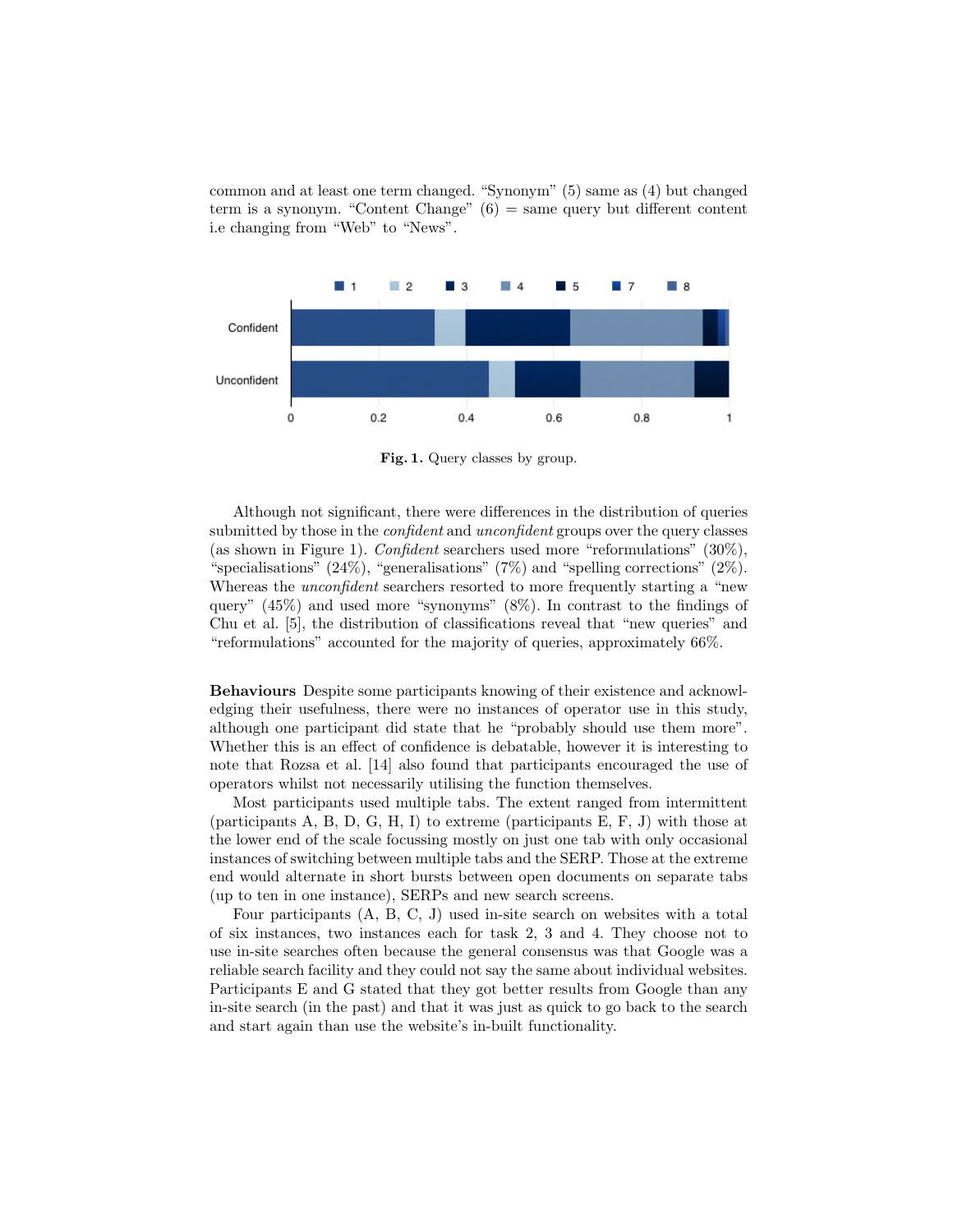## 6 Limitations

An obvious limitation of this study is the educational background and number of participants. Although no generalisable hypothesis can be drawn from this limited user representation, the results allow us some insights into the search behaviours of ESL users of E-Government services and, perhaps more interestingly, how perceived confidence relates to these behaviours. Self-assessment of language proficiency has clearly shown an impact with participants identifying concerns over ability, despite high proficiency in English.

Relevance assessment is also a limitation, considering languages' affect on interpretation of information (from both a researcher and user perspective), and must be considered in future studies.

Due to the time-consuming method of obtaining our measurements (manual marking of screen captures), the time spent reading documents was calculated as the the total time on click-through. This could and possibly should be time per document within the click-through to determine whether more time is spent on government or non-government sites and to identify duplication of clicks.

## 7 Conclusions and Future Work

This study expanded on previous work in multilingual IR from an information seeking behaviour perspective by examining the ways in which ESL users approach a number of important search tasks and the problems they face in doing so. We identified that even among our ESL participants, who had good overall proficiency in English, there were subgroups of participants who were confident and those who were less unconfident in their abilities to formulate queries in English, identify relevant search results and information on websites. We found that these levels of confidence had a number of key effects on the participants' behaviour when completing the tasks. The unconfident group spent more time assessing documents, more time formulating queries (yet submitted shorter queries) and queried less often. In spite of this, they had far fewer failed queries and actually performed better (in terms of precision). We also found differences in the kinds of queries submitted between the groups, with the confident users more likely to reformulate their queries than submit new ones.

The results point to many participants being overly-confident of their abilities and that this over-confidence may have resulted in them taking riskier strategies, being less thorough in their evaluations and, therefore, bookmarking a larger proportion of non-relevant documents. This echoes results from the literature on superficial searching strategies [10] and shows why such strategies might arise. Our results suggest that success in this context may be less dependent on second language proficiency, as one might expect, and may instead hinge on the search strategies employed and the fastidiousness of the user in assessing document relevance, elements which could be taught or where assistance could be given.

In future work we intend to run the same study with native speakers to determine whether their performance is indeed better, as one would expect and